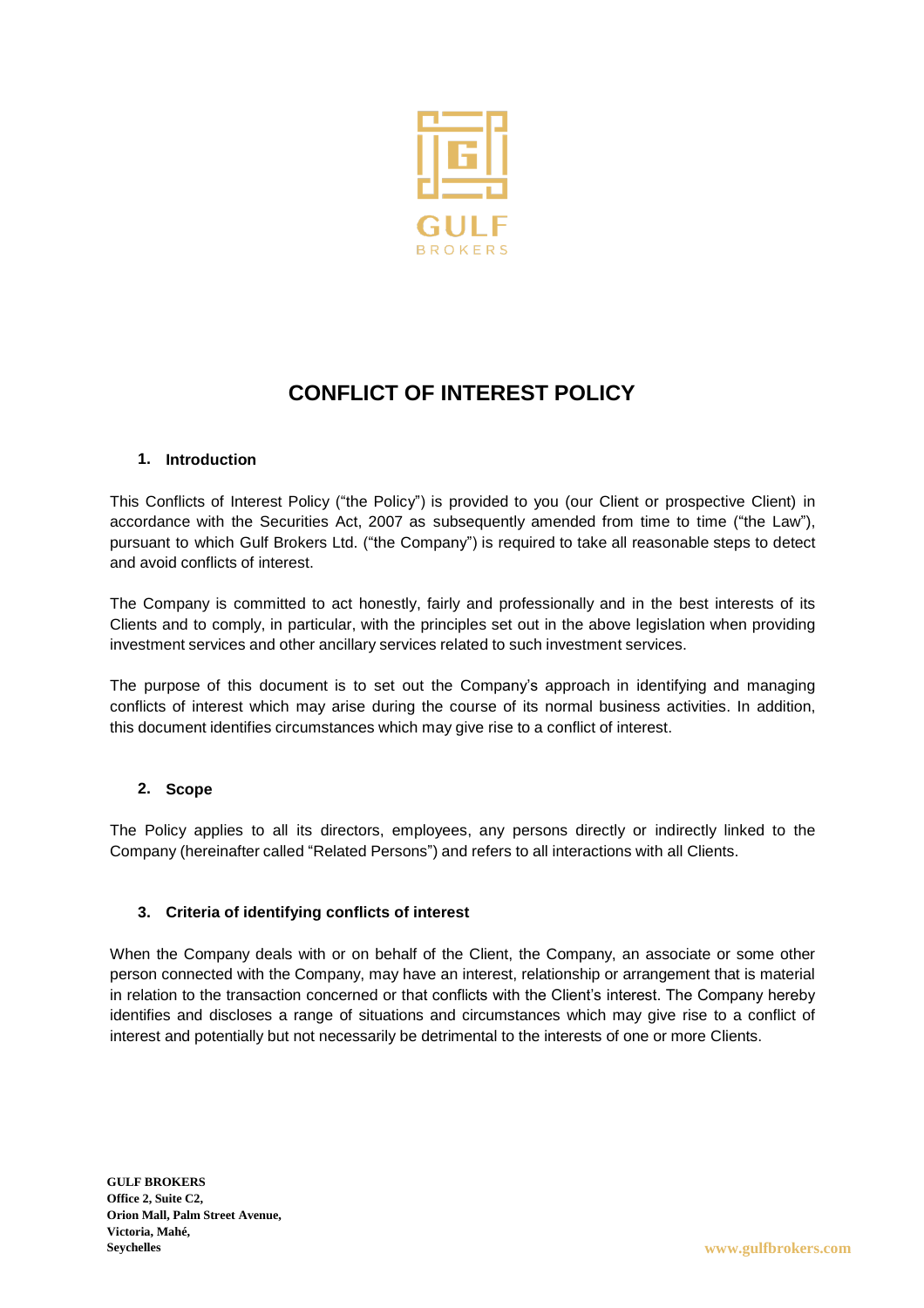

For the purposes of identifying the types of conflicts of interest that may arise in the course of providing investment services whose existence may damage the interest of a Client, the Company takes into account, whether the Company or a relevant person, is in any of the following situations, whether as a result of providing investment services or investment activities or otherwise:

- (a) The Company or a relevant person is likely to make a financial gain, or avoid a financial loss, at the expense of the Client;
- (b) The Company or a relevant person has an interest in the outcome of a service provided to the Client or of a transaction carried out on behalf of the Client, which is district from the Client's interest in that outcome;
- (c) The Company or a relevant person has a financial or other incentive to favour the interest of another Client or group of Clients over the interests of the Client;
- (d) The Company or a relevant person carries on the same business as the Client;
- (e) The Company or a relevant person receives or will receive from a person other that the Client an inducement in relation to a service provided to the Client, in the form of monies, goods or services, other than the standard commission or fee for that service.

#### **4. Identification of Conflicts of Interest**

While it is not feasible to define precisely or create an exhaustive list of all relevant conflicts of interest that may arise, as per the current nature, scale and complexity of the Company's business, the following list includes circumstances which constitute or may give rise to a conflict of interest entailing a material risk of damage to the interests of one or more Clients, as a result of providing investment services:

- (a) The Company may be advising and providing other services to associates or other Clients of the Company who may have interests in Financial Instruments or Underlying Assets, which are in conflict or in competition with the Client's interests;
- (b) The Company may have an interest in maximizing trading volumes in order to increase its commission revenue, which is inconsistent with the Client's personal objective of minimizing transaction costs;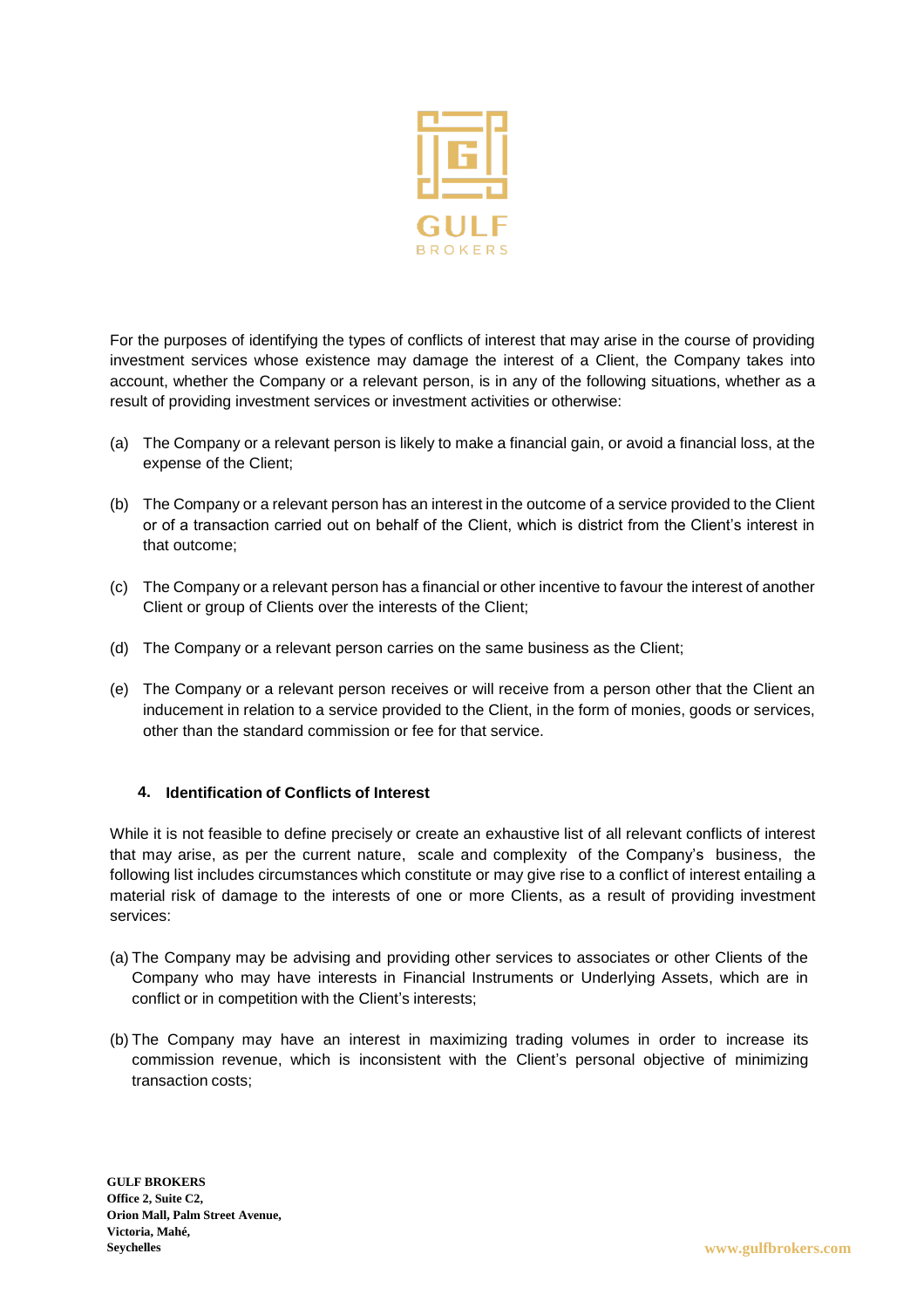

- (c) The Company may receive commissions and/or other inducements from its Liquidity provider for the transmission of Client Orders;
- (d) The Company's employee bonus scheme may award its employees based on the financial results of the Company which are linked/associated with the trading volume generated by Clients;
- (e) the Company may receive or pay inducements to or from third parties due to the referral of new Clients or Clients' trading. For details on referral schemes and inducements that may be paid please click [here;](https://www.topforex.com/partners/introducing-broker/)
- (f) the Company or a Related person has an interest in the outcome of a service provided to the Client or of a transaction carried out on behalf of the Client, which is distinct from the Client's interest in that outcome;
- (g) the Company or a Related person has a financial or other incentive to favour the interest of another Client or group of Clients over the interests of the Client;
- (h) the Company or a related person carries on the same business as the Client;
- (i) The Company may have relationships with many third party product providers/financial institutions who may remunerate the Company via inducements/commissions/fees and the Company may favour one over another in the recommendation process if higher inducements/commissions/fees are provided;
- (j) We may compensate providers of strategies which are copied by other clients, based on number of subscribers they have.

#### **5. Procedures and Controls for Managing Conflicts of Interests**

In general, the procedures and controls that the Company follows to manage the identified conflicts of interest include the following measures (list is not exhaustive):

(a) The Company undertakes ongoing monitoring of business activities to ensure that internal controls are appropriate.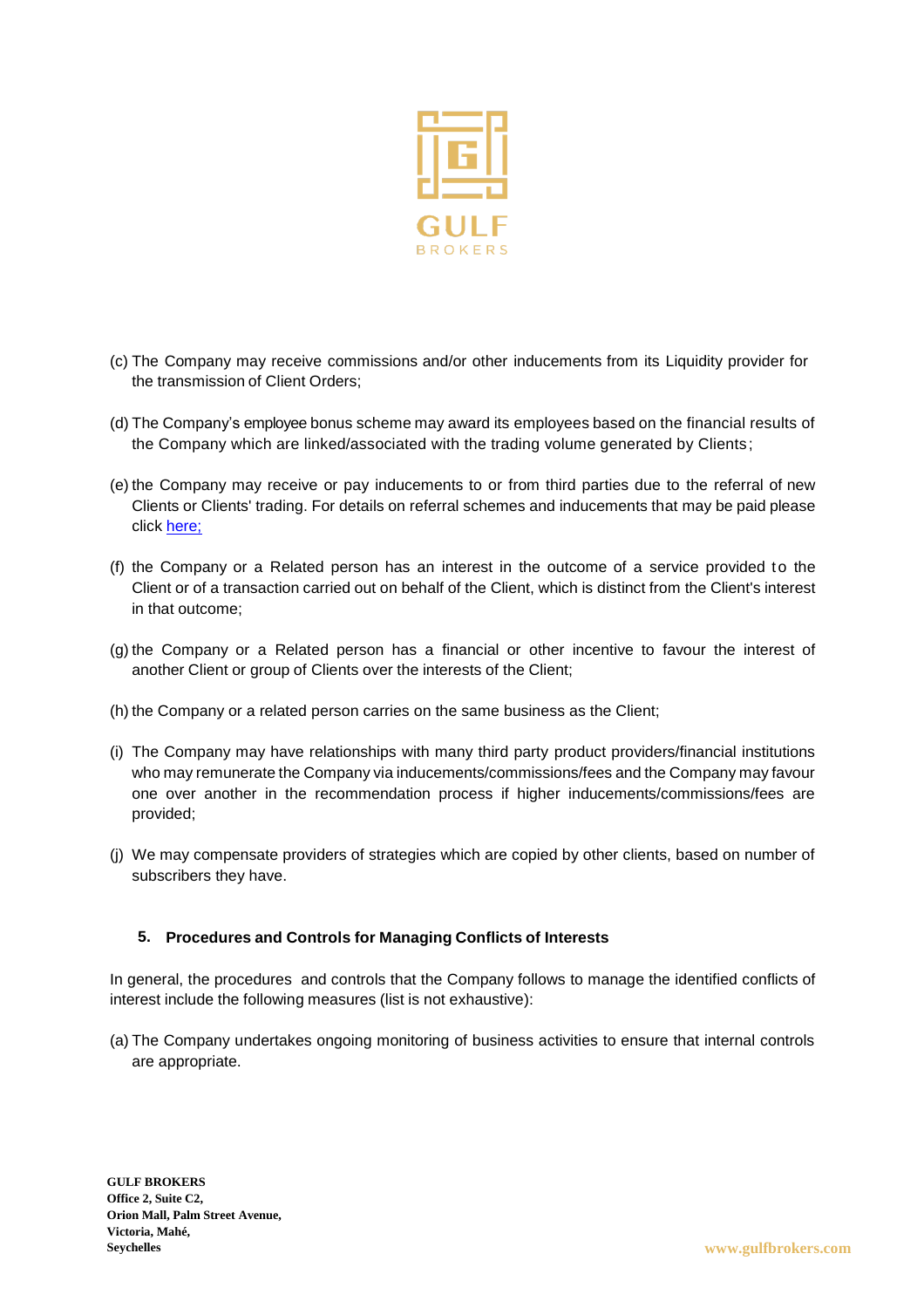

- (b) The Company undertakes effective procedures to prevent or control the exchange of information between Related Persons engaged in activities involving a risk of a conflict of interest where the exchange of that information may harm the interests of one or more Clients.
- (c) The separate supervision of Related Persons whose principal functions involve providing services to Clients whose interests may conflict, or who otherwise represent different interests that may conflict, including those of the Company.
- (d) Measures to prevent or limit any person from exercising inappropriate influence over the way in which the Related Person carries out investment services.
- (e) Measures to prevent or control the simultaneous or sequential involvement of a Related Person in separate investment services where such involvement may impair the proper management of conflicts of interest.
- (f) A policy designed to limit the conflict of interest arising from the giving and receiving of inducements.
- (g) Chinese walls restricting the flow of confidential and inside information within the Company, and physical separation of departments.
- (h) Procedures governing access to electronic data.
- (i) Segregation of duties that may give rise to conflicts of interest if carried on by the same individual.
- (j) Personal account dealing requirements applicable to Related Persons in relation to their own investments.
- (k) Establishment of Compliance Department to monitor and report on the above to the Company's Board of Directors.
- (l) Prohibition on officers and employees of the Company having external business interests conflicting with the interests of the Company without the prior approval of the Company's board of directors.
- (m) A "need-to-know" policy governing the dissemination of confidential or inside information within the Company.